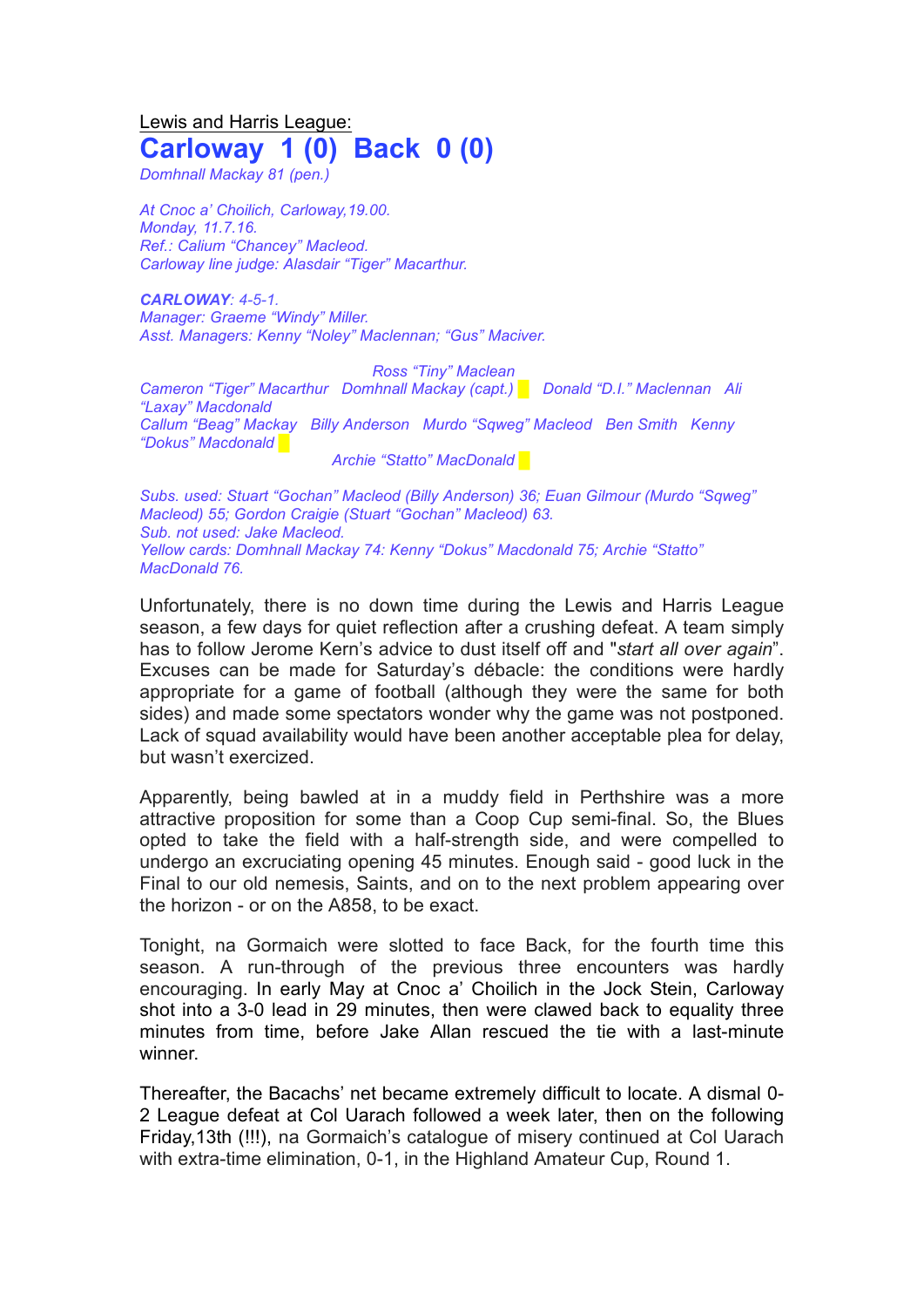Anyway, as the quotation goes, "*The past is another country*". Hopefully, Carloway would do things differently tonight. However, availability remained a problem, and extensive jiggery-pokery was required to fulfil the fixture. Fortunately, Domhnall Mackay returned to command the back-line, but Patrick Vigurs (injured early on Saturday) and Jake Allan were both noshows, while Joe Armstrong, Eachainn Miller, and "Windy" himself had still not returned from Perthshire. Dan Crossley flew back to play, but was unwell, and could not figure. So veterans, Billy Anderson and Murdo "Sqweg" Macleod, became an unlikely engine room, with young stars, Callum "Beag" Mackay and Ben Smith, drafted in on either flank, Kenny "Dokus" Macdonald just in front of them, and Archie "Statto" MacDonald sent forward to lead. Apart from Gordon "Van Der Sar" Craigie, the bench had a decidedly junior look, with Stuart "Gochan" Macleod, Euan Gilmour, and Jake Macleod present.

The early evening sun was a slight problem for "Tiny" (honestly!) as the early exchanges led into a period of broken play. In 4 minutes "Laxay" had the first serious attempt on goal, as a characteristic stumbling dribble from his own half led him into the centre, but Michael Maciver watched his low shot from 24 metres pass a metre outside his right-hand post. Four minutes later a speculative Bacach ball from their right broke off "Laxay" to cause a series of corners, leading to confusion in the Blues' box, before being knocked out to the right edge of the Carloway area, where it was met by Macleod but his effort went straight up into the stratosphere.

In 17 minutes, "Tolsta" gathered a loose ball in his midfield, moved into the Carloway half, then flicked a beautiful chip, diagonally rightwards for Chris Macleod to run into the Blues' box unchallenged. However, from 16 metres his low drive across goal evaded "Tiny" expertly but went a couple of metres outside the far post. In 24 metres a "Statto" free-kick, 24 metres from goal on the Carloway left, swirled slightly as it cleared the wall, forcing Maciver to paw it away to his left for a corner.

However, though play was fragmented with cohesive movement generally unforthcoming, and neither side able to enforce a pattern on proceedings, Back were beginning to edge territory and chances, with the Carloway midfield off the pace and unable to operate as a unified force. This in turn led to a spate of Bacach free-kicks around the Blues' box. In 25 minutes Louie Macdonald sent a free-kick from 22 metres carefully over the wall but straight to "Tiny". In 32 minutes a "Gordie" Maciver corner from their left curled dangerously across the Carloway goal, 8 metres out, but M.J. Maclean, unmarked by the far post, completely miscued his header and the ball spun well-wide.

Two minutes later, in an attempt to kick-start the machine, the Blues rang the changes: Billy Anderson, who had been struggling with a back injury, exited, with Smith dropping back, Callum "Beag" going right, and "Gochan" arriving on the left. But still na Gormaich could not gain a foothold and in 42 minutes "Gordie" eluded "Laxay" on the right, cut in, and tried his luck from 20 metres in the centre, but his shot crept a metre wide of "Tiny's" left-hand post. A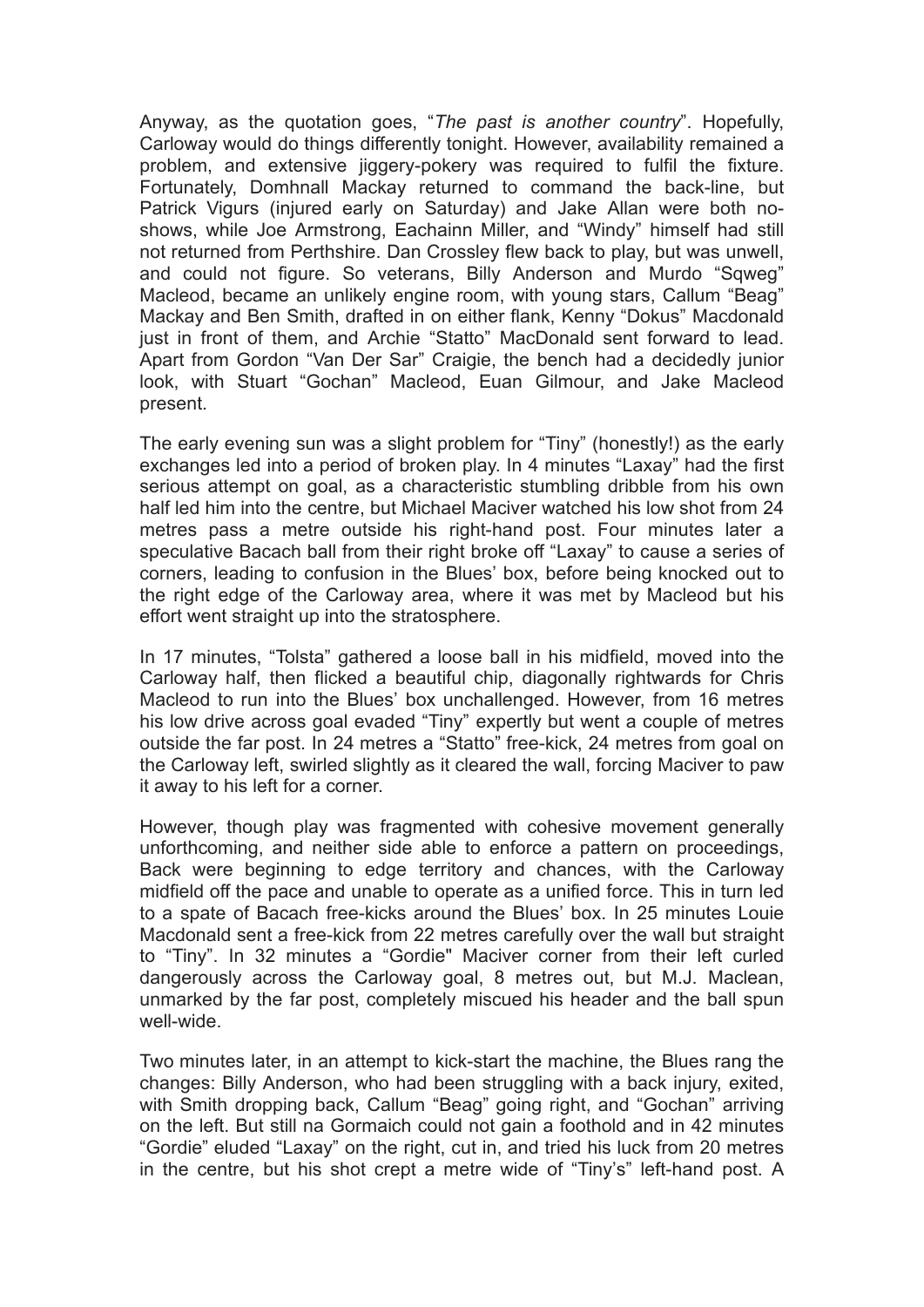minute later a Macleod chip into the Blues' box was headed out by "D.I.", but Joel Martin, on the right edge of the box, could not effectively control his rightfoot volley, and it shot off at an angle on to the moor.

In added-on time a long forward pass from Mackay found "Dokus" turning leftwards, midway within the Back half. He made 20 metres but sent a reasonable right-footer a metre over the bar. It was Carloway's best "chance" of the half.

## **Half-time: Carloway 0 Back 0**

The management's options for improvement were limited, of course, though one consolation was that "Bomie's" lot were as clueless near goal as Carloway's. The only real choice for na Gormaich was to ask the experienced performers to change up a gear, move around a lot more, and hope that a spark - any spark - would be created.

The omens were not good. In a replay of the first half, na Gormaich's defence were immediately under pressure, eventually scrambling the ball outwards, for Macdonald, on the edge of the box, to slip the ball neatly to his right, but from 16 metres, Chris Macleod lifted the ball sky-high when he tried to lob the approaching Maclean.

In 52 minutes Carloway created their best effort of the game so far when a battling "Statto" won the ball in the centre, just inside the Back half, then sent a glorious Bobby Murdoch between Jason Macleod and Macdonald for Callum "Beag", now on the left, to run in unhindered on goal. As the defence closed in, the youngster cracked in a left-foot drive which seemed to strike the near junction of post and bar and be helped onwards by Maciver's fist. Four minutes later "Dokus" met a headed clearance 20 metres out, but his left-foot volley whizzed a metre outside Maciver's left-hand post.

The contest was opening up as both sides shape-shifted to find that elusive opener. More changes were forced on the Blues early in the half with "Sqweg" and "Gochan" departing, to be replaced by Gilmour and the oldest man in Carloway. Mackay was now trusted to support and energize central midfield, with the Blues reverting to a back three.

The downside to this move was to allow his counterpart, "Tolsta", to get behind him in 62 minutes but his attempt from 24 metres flew 2 metres outside "Tiny's" right-hand post. Two minutes later yet more trickery from "Dokus" in the centre circle enabled him to move forward to the left, then do a characteristic check 22 metres from goal and turn rightwards, but his rightfoot drive slipped a metre outside Maciver's right-hand post. In 67 minutes "Statto" outpaced Macdonald on the left, before sending in a squared, high cross, 16 metres from the line. "D.I." ran to meet the ball by the near post but his header went straight up.

However, just as Carloway appeared to be stepping up the pressure, a double let-off occurred at the other end. Martin and "Tolsta" combined towards the fringe of Blues' box, before the ball was glided left for Chris